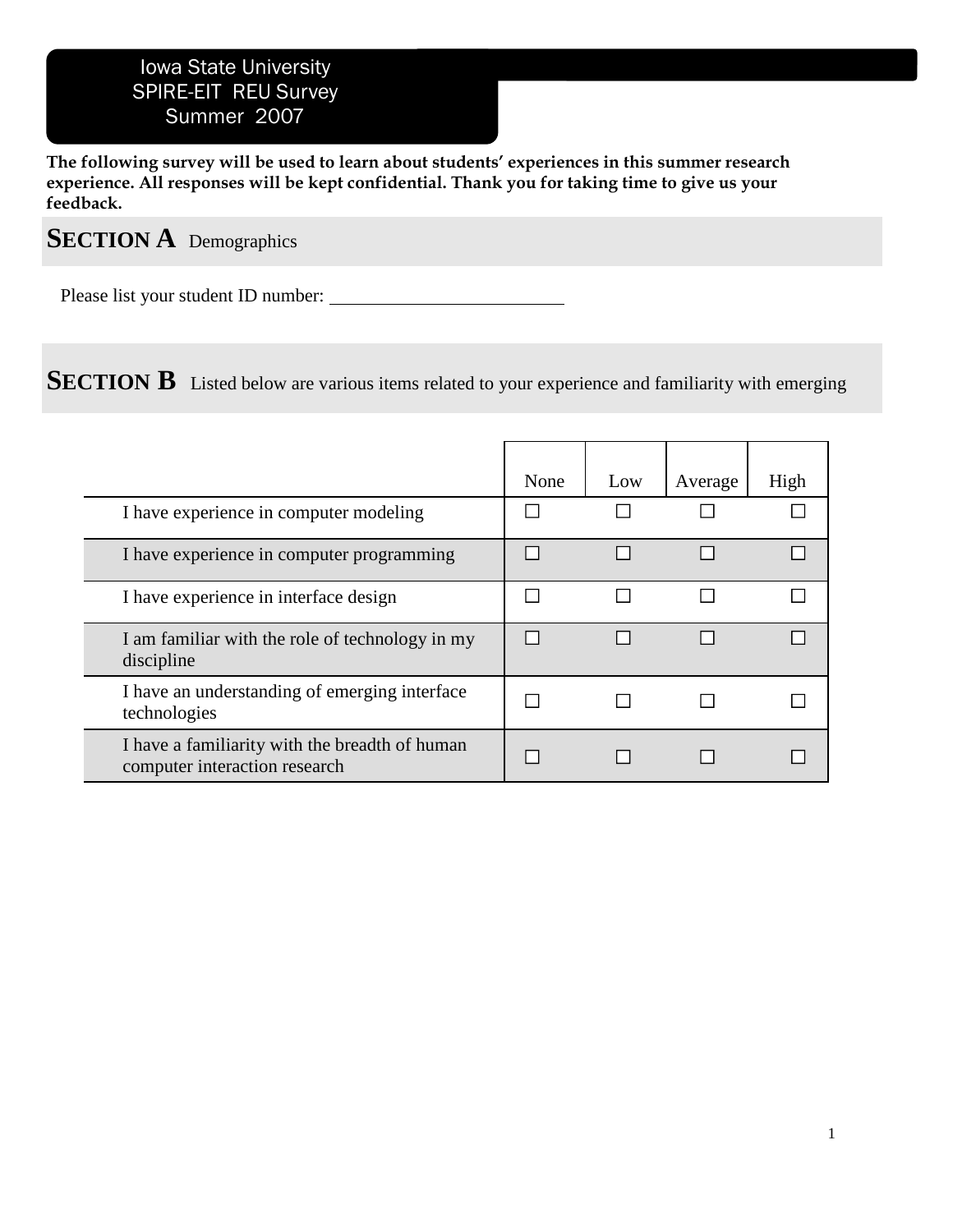**SECTION C** Listed below are various items related to research. Please rate your level of agreement with each of the following statements.

|                                                                                                                         | Strongly<br>disagree | Disagree | Not sure | Agree | Strongly<br>agree |
|-------------------------------------------------------------------------------------------------------------------------|----------------------|----------|----------|-------|-------------------|
| I can easily see connections among multiple<br>disciplines                                                              |                      |          |          |       |                   |
| I am good at applying knowledge from different<br>areas to solve current problems                                       |                      |          |          |       |                   |
| I interact well with individuals from different dis-<br>ciplines                                                        |                      |          |          |       |                   |
| I am comfortable thinking about ideas and beliefs<br>different from my own                                              |                      |          |          |       |                   |
| I have a good understanding of career choices and<br>options in my discipline or field of study                         |                      |          |          |       |                   |
| I have a good understanding of graduate degree<br>options in my discipline or field of study                            |                      |          |          |       |                   |
| I understand ethics that apply to my discipline                                                                         |                      |          |          |       |                   |
| I can effectively apply the scientific method and<br>develop a procedure to address a research prob-<br>lem             |                      |          |          |       |                   |
| I am good at analyzing and interpreting data<br>generated from analytical procedures                                    |                      |          |          |       |                   |
| I am good at asking questions that help clarify the<br>problem                                                          |                      |          |          |       |                   |
| I have a good idea of the type and depth of infor-<br>mation that should be included in an excellent<br>research report |                      |          |          |       |                   |
| I can establish an objective and neutral tone in a<br>project report, voiding subjectivity and bias                     |                      |          |          |       |                   |
| I know how to use figures, graphs, charts, and<br>drawings effectively in a project report                              | $\mathbf{I}$         |          |          |       |                   |
| I am comfortable interacting with an audience and<br>responding to their questions                                      |                      |          |          |       |                   |
| I am good at working in a multidisciplinary team                                                                        |                      |          |          | l 1   |                   |
| I like working in teams                                                                                                 |                      |          |          |       |                   |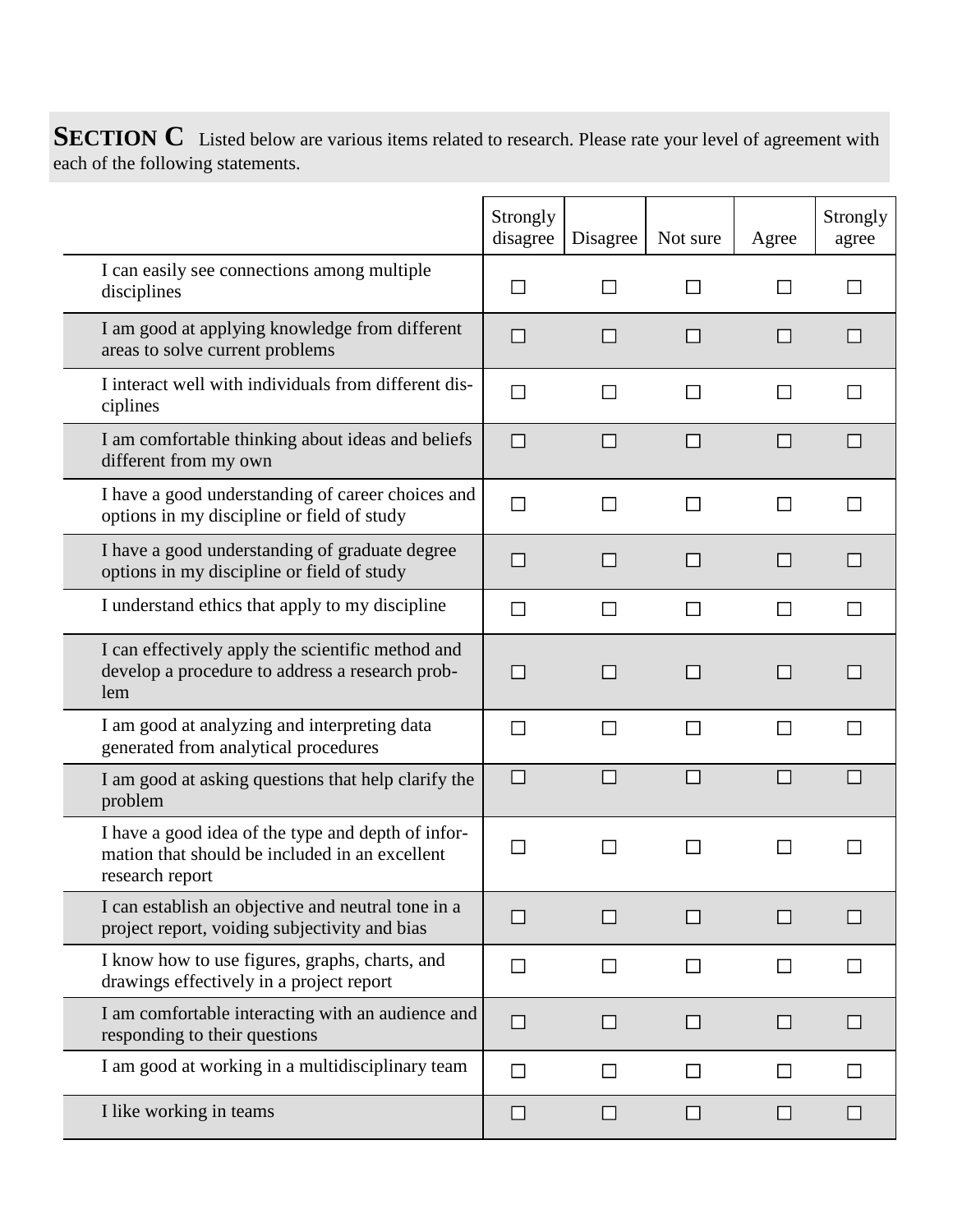**SECTION D** Listed below are general questions regarding future plans.

|                                                                               | Strongly<br>disagree | Disagree | Not sure | Agree | Strongly<br>agree |
|-------------------------------------------------------------------------------|----------------------|----------|----------|-------|-------------------|
| I am considering attending graduate school                                    |                      |          |          |       |                   |
| I am considering attending graduate school in hu-<br>man computer interaction |                      |          |          |       |                   |
| The SPIRE-EIT program will help me in my ca-<br>reer preparation              |                      |          |          |       |                   |

**SECTION E** Listed below are general questions regarding your abilities in various areas. Please use the scale to the right to indicate your ability level for each item.

|                                                                                 | Strongly<br>disagree | Disagree | Not sure | Agree | Strongly<br>agree |
|---------------------------------------------------------------------------------|----------------------|----------|----------|-------|-------------------|
| I can create a 3D model from 2D side and front<br>views of an object            |                      |          |          |       |                   |
| I can compile a $C_{++}$ program that I have written<br>using existing classes  |                      |          |          |       |                   |
| I can compile a program that uses OpenGL                                        |                      |          |          |       |                   |
| I can compile a program that uses VR Juggler                                    |                      |          |          |       |                   |
| I could attend an HCI conference reception and<br>make intelligent conversation |                      |          |          |       |                   |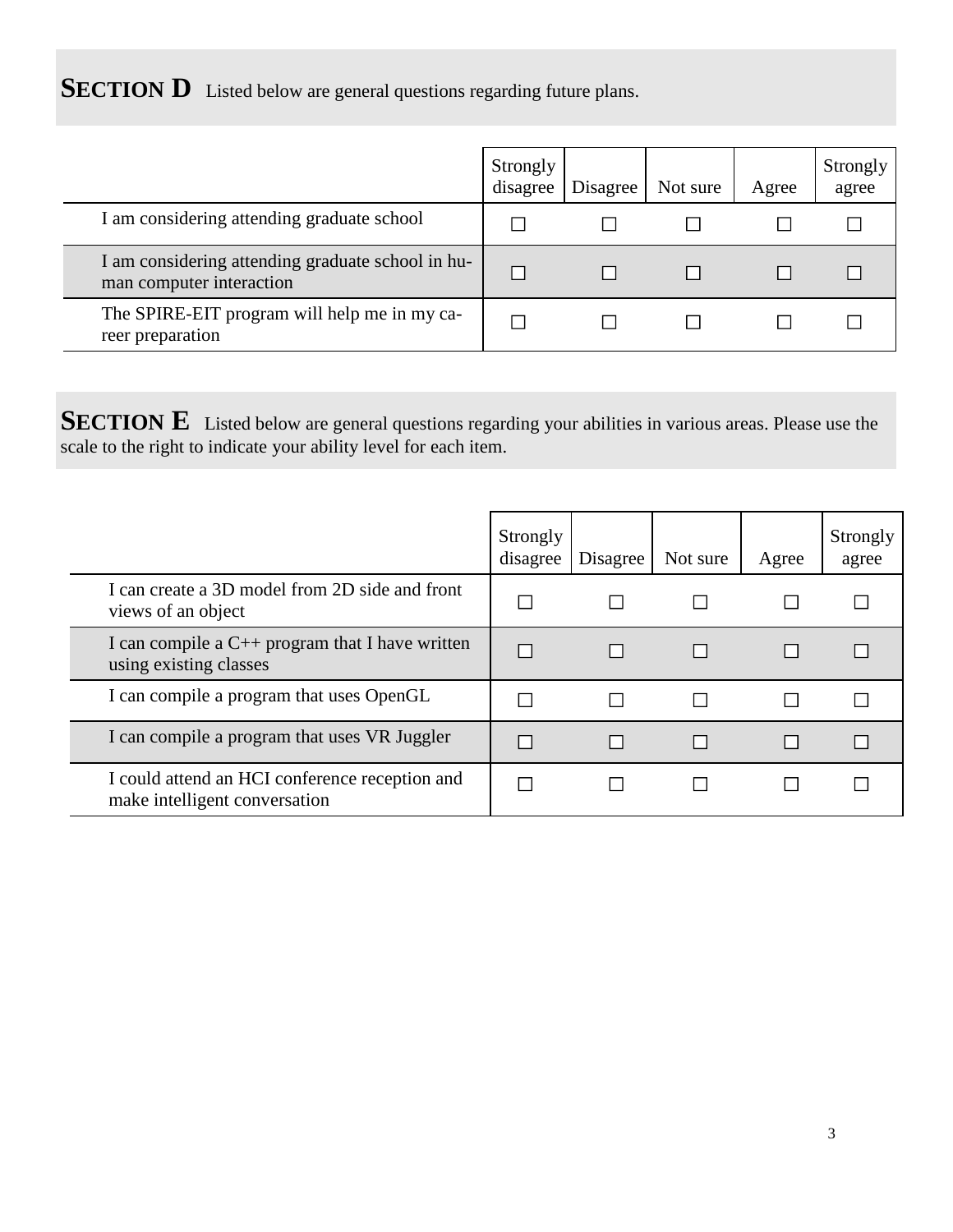**SECTION F** Please rate your level of agreement with each of the following statements.

| My REU experience                                                                                | Strongly<br>disagree | Disagree                 | Not sure     | Agree          | Strongly<br>agree |
|--------------------------------------------------------------------------------------------------|----------------------|--------------------------|--------------|----------------|-------------------|
| Improved my ability to work cooperatively and<br>productively with others                        |                      |                          |              |                |                   |
| Improved my ability to interact with others and<br>contribute to group discussions               | $\Box$               | П                        | П            | П              | $\Box$            |
| Improved my ability to put team goals above my<br>own personal goals                             |                      | $\overline{\phantom{a}}$ |              | $\mathbb{R}^n$ |                   |
| Improved my ability to write effectively                                                         | $\Box$               | $\Box$                   | $\mathsf{L}$ | $\mathsf{L}$   | $\mathbf{L}$      |
| Improved my ability to speak effectively                                                         | $\mathbf{L}$         |                          |              | $\mathbf{I}$   |                   |
| Improved my ability to think of different ways to<br>solve problems                              | $\Box$               | П                        |              | $\Box$         |                   |
| Improved my ability to think critically                                                          | $\Box$               | $\Box$                   | l 1          | ΙI             |                   |
| Helped me to better understand the nature of my<br>major and how it relates to other disciplines | $\Box$               | $\Box$                   | ΙI           | $\mathsf{L}$   |                   |
| Helped me develop connections with profession-<br>als from my career area of interest            |                      | $\Box$                   |              |                |                   |
| Helped me improve skills that are needed for my<br>future career                                 | $\sim$               | $\blacksquare$           | ΙI           | $\mathsf{L}$   |                   |
| Provided me support to help my learning                                                          | $\mathbf{I}$         |                          |              |                |                   |
| Improved my research skills                                                                      | $\mathbb{R}^n$       |                          |              |                |                   |
| Increased my interest in continuing research                                                     |                      | $\sim$                   |              |                |                   |

| <b>General Satisfaction</b>                                                   | Strongly<br>disagree | Disagree | Not sure | Agree | Strongly<br>agree |
|-------------------------------------------------------------------------------|----------------------|----------|----------|-------|-------------------|
| My project was interesting and challenging                                    |                      |          |          |       |                   |
| I was able to meet with faculty and/or graduate<br>student mentor when needed |                      |          |          |       |                   |
| My research project was well defined                                          |                      |          |          |       |                   |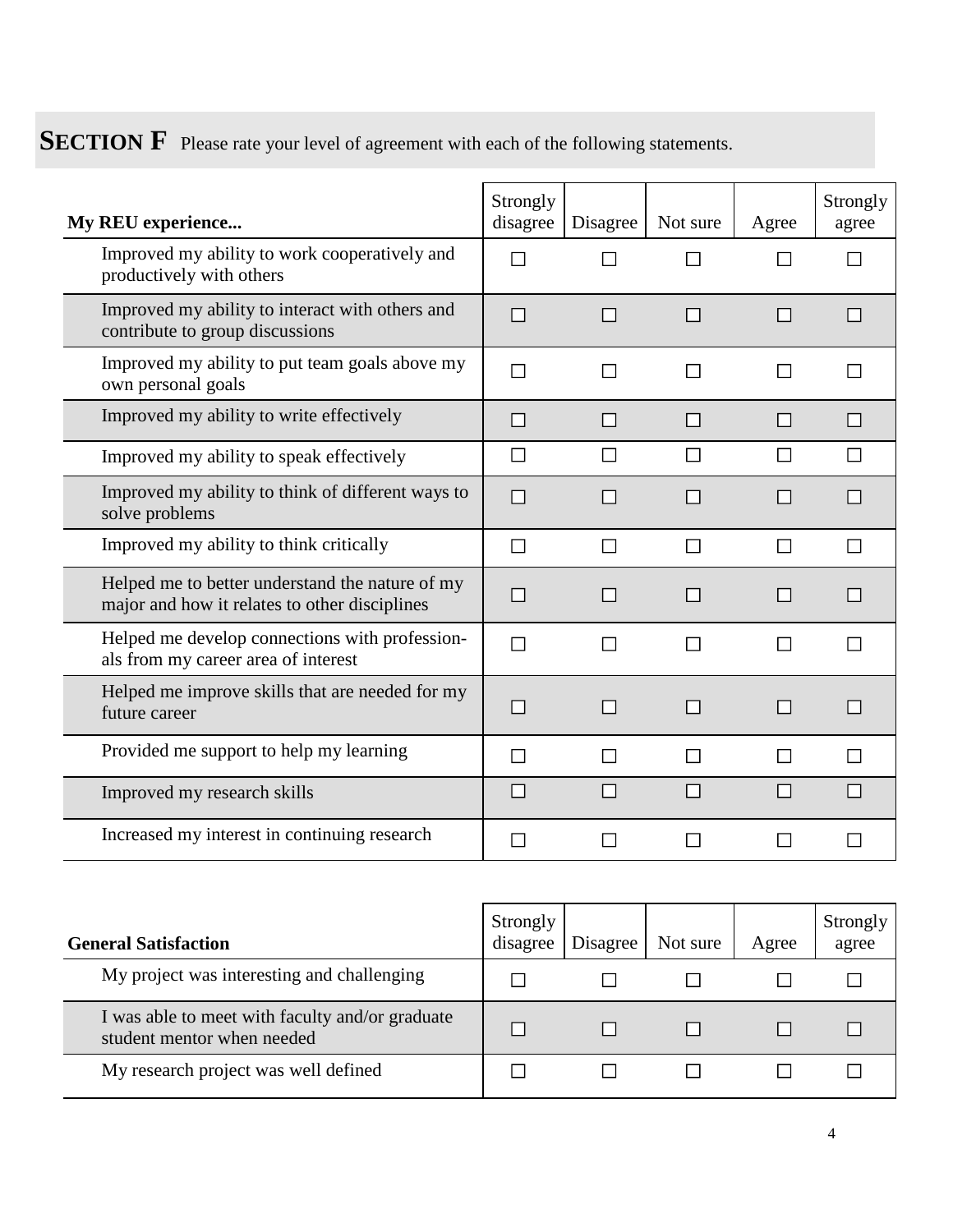**SECTION G** Please rate the extent the following opportunities supported the goals of the summer program. Place a number next to each item from 1 to 5, where  $1 = Not$  valuable and  $5 = Highly$  Valuable

| Journal Club<br>Luncheon Lecture<br><b>Research Forum</b><br><b>Blogging</b>                                                                                                                                                                                                                                                                                 | <b>Research Experience</b><br>Pod teamwork<br>Poster instruction and demo<br>Wiki |
|--------------------------------------------------------------------------------------------------------------------------------------------------------------------------------------------------------------------------------------------------------------------------------------------------------------------------------------------------------------|-----------------------------------------------------------------------------------|
| PWSE activities and paper                                                                                                                                                                                                                                                                                                                                    | Meal plan                                                                         |
| <b>Social Activities</b><br>Classes:                                                                                                                                                                                                                                                                                                                         |                                                                                   |
| Orientation: What is Grad School and What is Research<br><b>HCI</b> Course<br>Introduction to Computer Modeling<br>Introduction to Computer Programming<br><b>Advanced Modeling</b><br>Minds, Brains, Computer—Philosophy of Mind<br><b>Computer Graphics Programming</b><br>Ethics of Technology<br>Psychology of HCI<br>Marketing Yourself with Web Design |                                                                                   |

## **SECTION H** Please respond to each item below.

What did you learn from this summer experience?

Has this experience influenced your current plans for once you graduate from college?

What do you think about working with students and faculty from other disciplines?

List three examples of cutting-edge interface technologies that will have a powerful impact on society.

If you have specific comments, please add them to the back of this page.